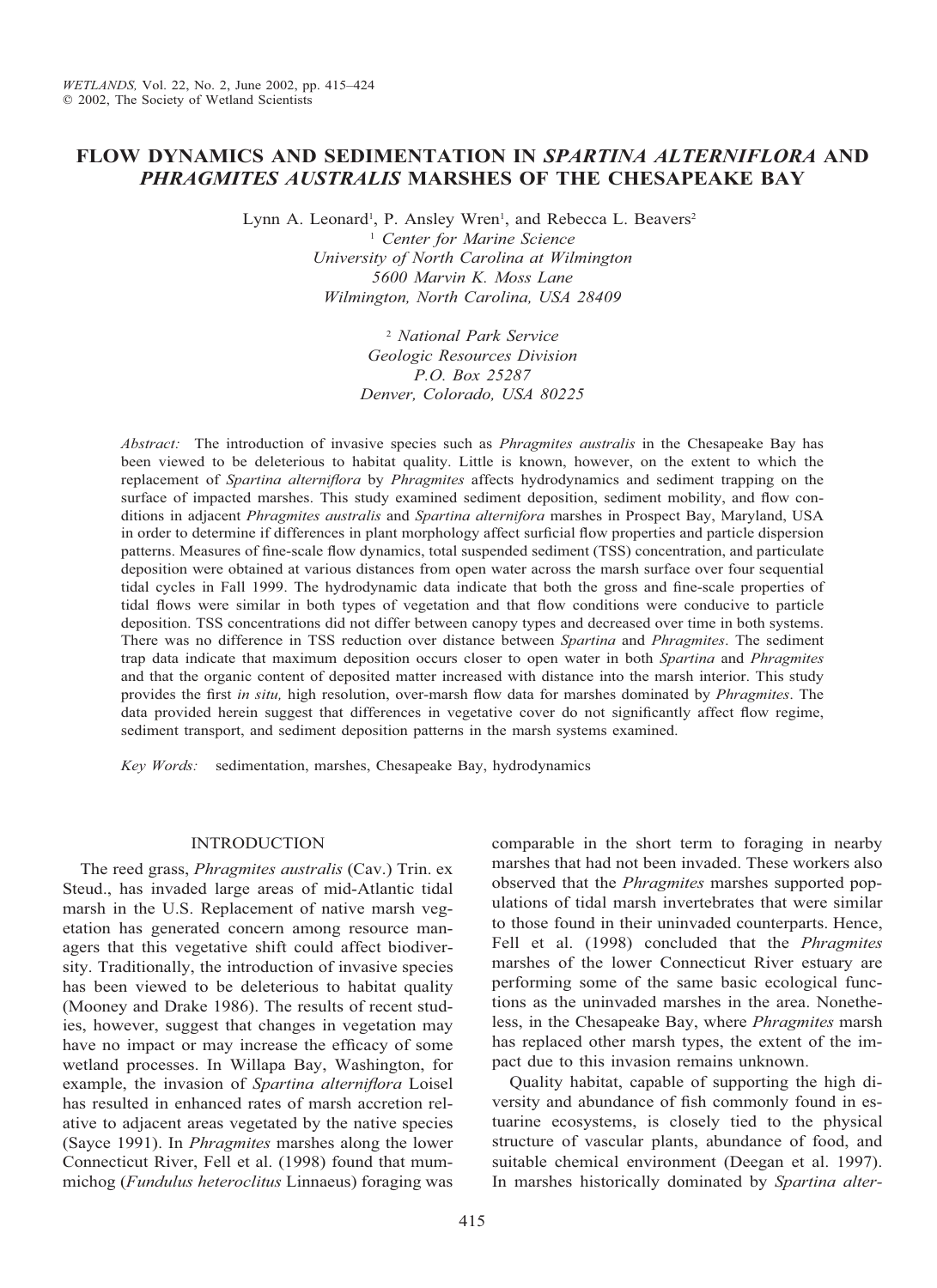*niflora*, the introduction of *Phragmites australis* may alter canopy structure. *Phragmites* marshes typically have moderate to low stem densities, with relatively large spaces between stems relative to marshes dominated by *Spartina* or *Juncus*. Therefore, replacement of *Spartina* by *Phragmites* has the potential for directly affecting the use of these marsh habitats as refuge from larger predators by resident and transient nekton. While environmental factors such as temperature and salinity are recognized to influence the distribution and abundance of fauna, hydrodynamic gradients caused by plant/flow interactions may also affect feeding and recruitment (Shi et al. 1995). Nonetheless, hydrodynamic factors have received little study in estuarine intertidal environments.

Tidal flows on vegetated marsh surfaces are inherently complex. Tidally driven water parcels flood the marsh surface in a fully turbulent state. As these tidal flows spread across the marsh surface, however, flow energies are dissipated by friction with the marsh surface and by wake formation around closely spaced plant stems (Nepf et al. 1997). These patterns are known to affect oxygen and nutrient exchanges at the sediment water interface (Escartin and Aubrey 1995), microclimate regulation between plant stems (Dade 1993), the nutritional environment for suspensionfeeding animals (Irlandi and Peterson 1991), larval recruitment (Eckman 1983), and sediment deposition and retention processes (Leonard and Luther 1995). Hydrodynamic exchanges may also influence substrate selection by invertebrate larvae (Butman 1987), the distribution of meiofauna (Palmer 1986), the export of primary (detritus) and secondary production from the marsh surface to the adjoining estuarine waters (Peterson and Turner 1994), and the trophic relationship between protozoan suspension feeders and their prey (Shimeta et al. 1995). Although flow regime may impact many different wetland processes, little field data exist that describe flow behavior through emergent vegetated wetlands, and no published flow data exist for marsh systems vegetated by *Phragmites*.

The primary objective of this study was to examine the relationship between marsh flow hydrodynamics and canopy structure in *Phragmites australis* and *Spartina alterniflora* marshes in the Chesapeake Bay and to evaluate the effect of fine-scale hydrodynamics on particulate transport and deposition patterns. Specific objectives were

- (1) to quantify flow structure, particle transport, and particle deposition in two adjacent Chesapeake Bay marshes characterized by different vegetation types: *Phragmites australis* and *Spartina alterniflora*; and
- (2) to determine whether detectable differences in



Figure 1. Location of study sites at the Horsehead Wetlands Center near Grasonville, Maryland, USA.

flow regime and particle dispersion result in measurable differences in the characteristics of both suspended and deposited particles between disturbed (i.e., invaded) and native marshes.

## **METHODS**

This study was conducted in two tidal marsh sites separated by approximately 0.5 km at the Horsehead Wetland Center near Grasonville, Maryland, USA (Figure 1). The first was vegetated exclusively by *Phragmites australis*, while the second consisted of *Spartina alterniflora*. Tides in this area are microtidal (mean tidal range  $<$  50 cm), with a strong diurnal inequality. Flow and sediment data were collected at two positions within the canopy interior and at one edge position lacking vegetation, while the marsh surface was inundated at each of the marsh sites (Figure 2). Although the tides during this period were approximately 10 cm higher than the reported mean high spring tide, the 3-m *Spartina* site was not sufficiently inundated to collect reliable flow or sediment data. During this study, maximum water levels on the marsh surface were less than 10 cm and 12 cm for *Spartina* and *Phragmites*, respectively (Figure 3). Hydrodynamic and particle dispersion experiments were conducted over four consecutive tides beginning three days after new moon in September 1999.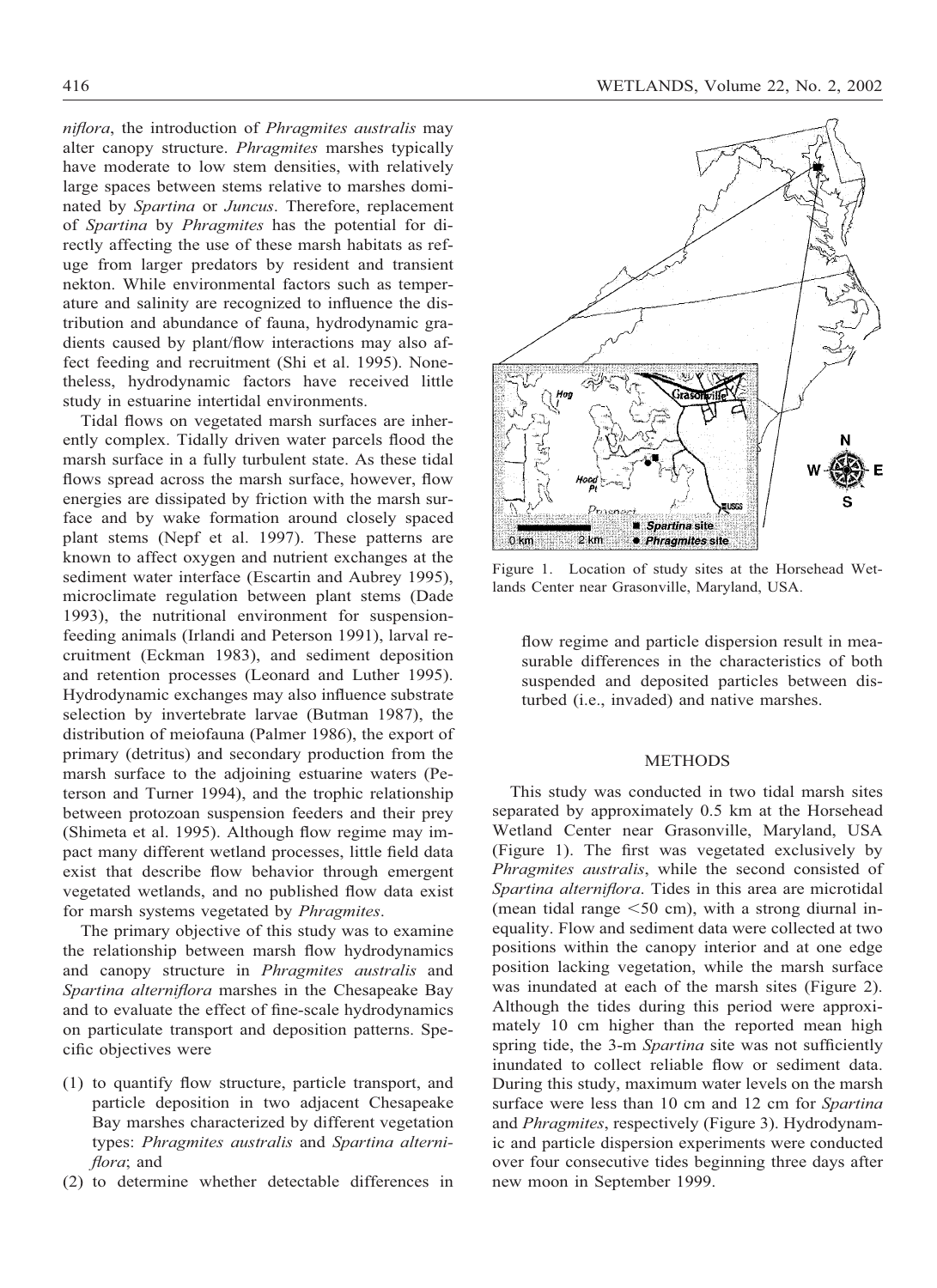

Figure 2. Configuration of equipment and sampling devices at each study site. Open water data were collected adjacent to and slightly below the elevation of the vegetated marsh surface. Water samples and flow data were collected within the vegetated canopy at 1.5 m and 3 m from the marsh edge. Flow velocities were measured using electromagnetic current meters (EMCM).

Flow properties were measured using Marsh Mc- *Spartina* and *Phragmites*, respectively. Birney electromagnetic current meters (Models 511 and 512). Three current meters were used per transect, with sensors located in the open water and at 1.5 m and 3 m into the marsh canopy (Figure 2). Sensors were suspended from PVC frames to a level approximately 10 cm above the bed in the open water and approximately 4 cm above the bed on the marsh surface. All flow sensors collected data at a frequency of 4 Hz in one-minute sampling bursts every 10 minutes over the duration of flooding. Approximately 48 hours of high frequency flow data have been collected at the study site. Data were stored in a Campbell CR10X data logger and downloaded to a laptop PC in the field.

Time series of the velocity components were used to calculate time-averaged (U) and turbulent velocities (u) (Leonard and Luther 1995). Turbulence intensities  $(u' = [(u_0-U)^2]^{1/2})$  or the root-mean-square value of the fluctuating components of velocity  $(u_0)$  were determined using MATLAB. Flow turbulence was also quantified using the Reynolds Number ( $Re = U_0L/\mu$ ), where  $U =$  mean velocity,  $\rho =$  fluid density,  $L =$ characteristic length scale, and  $\mu$  = molecular viscosity of the fluid. Reynolds numbers were calculated for overmarsh flows using both water depth  $(Re<sub>w</sub>)$  and basal stem diameter  $(Re<sub>d</sub>)$  as length scales (Leonard and Luther 1995). Radial plots showing the primary direction of tidal inundation and energy spectra were also generated in MATLAB. Water levels were recorded at two positions in the marsh using two RDS WL-40 water-level sensors. Water level was recorded every 20 minutes during inundation. Flow direction and potential wind effects were observed on-site by injecting fluoroscein dye into the surface flow (Leonard 1997). In addition, wind speeds at the water surface during each experiment were measured with a hand-held, digital anemometer and recorded.



Figure 3. Representative water-level curves measured on the surface of each marsh site during the study. Water-level data were collected in the marsh canopy where the elevation of the marsh surface was  $47 \text{ cm} + \text{MSL}$ . Water levels were measured approximately 1.4 m into the marsh interior at the *Phragmites* (P) site and at 1 m at the *Spartina* (S) site. Arrows on the graph indicate levels when specific sampling sites (at 1.5 m or 3 m from the marsh edge) were inundated. The data shown were collected on 9/11/99 and 9/12/99 for

Particulate transport was quantified using three ISCO 3500 automated water samplers. These samplers were positioned adjacent to sensor arrays with their intake hoses mounted 1 cm above the marsh surface. Two replicate 500 ml samples were collected once every 20 minutes, beginning as soon as water level on the marsh flooded hose intakes. Hose nozzles were oriented away from the substrate to prevent disturbance during sampling and during line purging between intake events. Following collection, samples were immediately placed on ice and processed within 2 hours. Each sample was filtered through pre-weighed, precombusted,  $0.45$ - $\mu$ m glass fiber filters. Samples were returned to the laboratory, dried at 60°C for 12 hours, re-weighed, and results calculated as concentrations given in mg  $1<sup>-1</sup>$ . The percentage of organic matter retained on the filters was estimated by loss on ignition at 450°C for 4 hours.

Petri-dish sediment traps (Reed 1992, French et al. 1995) were used to quantify short-term deposition rates on the marsh surface. Traps consisted of precombusted, preweighed glass fiber filters (9-cm-diameter Whatman GF/F) affixed to petri-dish lids and attached to the marsh surface using wire staples. Three sets of ten traps each were deployed in transects extending from the water's edge into the marsh interior. Sediment traps were placed at approximately 1 m, 1.75 m, 2.25 m, and 3 m into the marsh. Traps were deployed at low tide and retrieved following the inundation event. Traps were returned to the laboratory, rinsed with distilled water to remove salts, oven-dried at 60C, and weighed. Sediment deposition was measured as mass deposited per trap area and expressed in units of mg  $cm^{-2}$  day<sup>-1</sup>. Traps were then combusted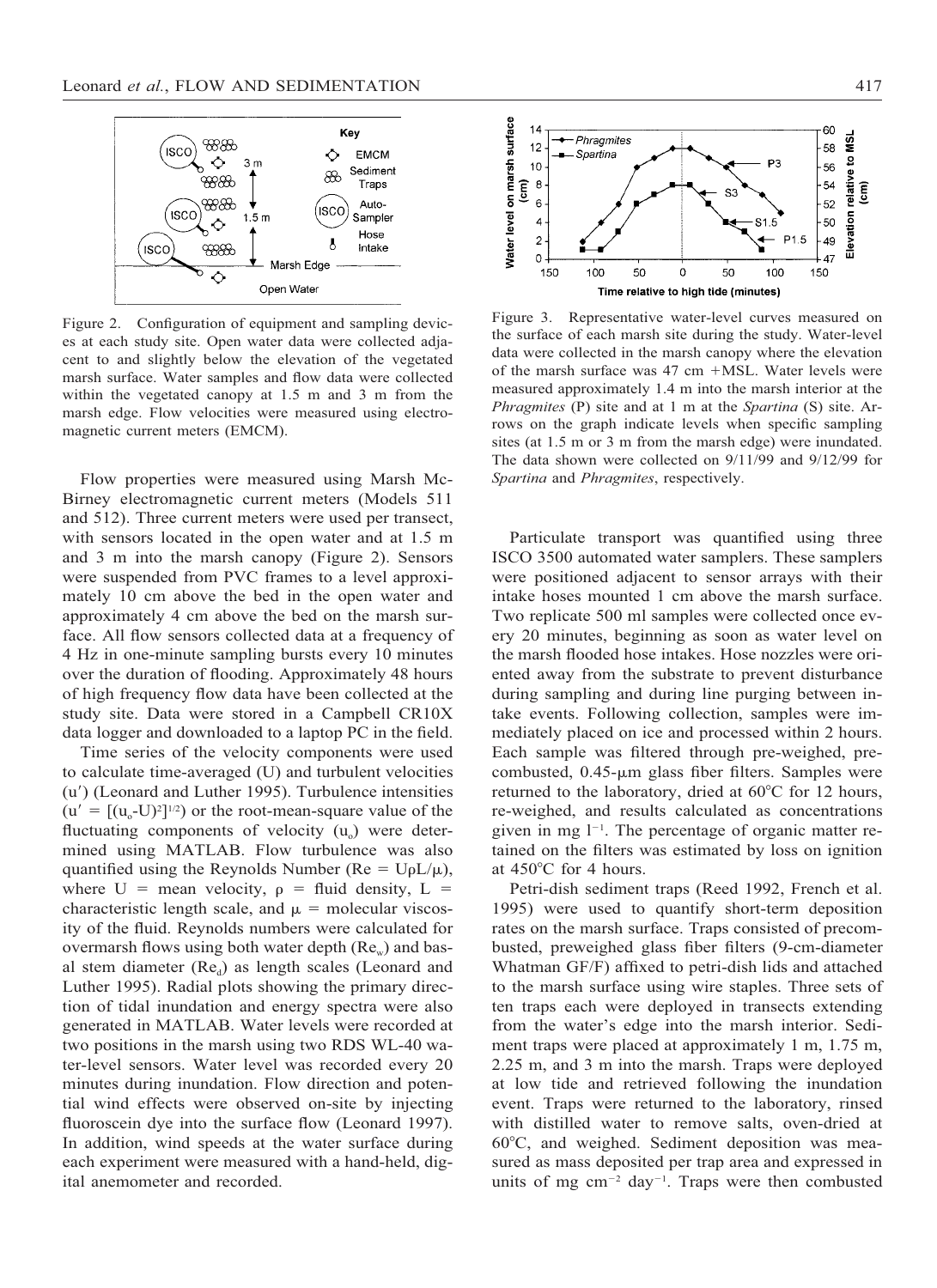*Spartina*—1 m *Spartina*—3 m

| are given in parentheses.                   |                                          |                       |  |  |  |  |
|---------------------------------------------|------------------------------------------|-----------------------|--|--|--|--|
| Plant Type<br>& Distance<br>from Open Water | <b>Stem Density</b><br>(stems $m^{-2}$ ) | Stem Diameter<br>(cm) |  |  |  |  |
| <i>Phragmites</i> —1 m                      | 325(26)                                  | 0.82(0.2)             |  |  |  |  |
| <i>Phragmites</i> —3 m                      | 400(18)                                  | 0.69(0.1)             |  |  |  |  |

682 (34) 731 (28)

0.48 (0.1) 0.54 (0.1)

Table 1. Plant canopy characteristics near sediment trap sites. Mean stem densities and diameters are given. Standard deviations are given in parentheses.

at 450°C to determine organic content. Deposition data were log-transformed to reduce the heterogeneity in error variances, and then ANOVA was used to compare sediment deposition among different environments. Fisher's protected lest significant difference (PLSD) test was used to examine differences among environment pairs for deposition rates that were sigmificantly different in the ANOVA ( $p < 0.05$ ).

Following all sampling, a vegetation survey was conducted and the plant cover in the vicinity of the sampling position quantified. Stem densities and basal stem diameters were measured in four 12.5 cm  $\times$  12.5 cm quadrats surrounding each velocity sensor. Vegetation characteristics are given in Table 1.

#### RESULTS

#### Flow Characteristics

Flow speeds at all locations along the sampling transect were relatively low. Mean flow speeds measured outside and adjacent to the canopy at each site did not exceed 10 cm  $s^{-1}$ , and mean flow speeds measured within marsh canopies were less than  $5 \text{ cm s}^{-1}$  at both the *Spartina* and the *Phragmites* sites (Figure 4). Flow speeds measured outside of the vegetation at the creek edge were generally 2 to 2 1/2 times greater than those measured at marsh interior sites. One-second, time-averaged speed data collected during a 15-second sampling burst are also shown in Figure 4. The high frequency speed data collected in both types of canopy do not seem to differ appreciably. The greatest variability in instantaneous flow speeds occurred in the open water adjacent to the *Spartina* site. The periodicity of the small swells observed during the collection period is clearly visible in the high frequency time series data.

Tidal flows also showed little variability across the transect over the course of each flooding event (Figure 4). Outside of the canopy, the highest flow speeds were measured at the onset and at the conclusion of an inundation event. Speeds during falling tides were slightly greater than those recorded during rising tides.



Figure 4. Mean flow speeds adjacent to and inside of *Spartina* and *Phragmites* canopy. Mean speeds were calculated from each 60-second burst. Inserts show raw 4 Hz data collected over approximately 15 seconds.

At the 1.5-m site on the vegetated marsh surface, maximum flows occurred approximately 10 to 20 minutes before high tide for *Spartina* and *Phragmites*, respectively. At the 3-m *Phragmites* site, maximum mean flow speeds of almost 5 cm  $s^{-1}$  occurred near high water. No flow data were recovered at the 3-m *Spartina* site.

Flow direction varied in response to interaction with the marsh vegetation (Figure 5). At the marsh edge sites where vegetation was absent, flows were primarily unidirectional and moved from the creek onto the marsh surface during the rising tide. Once inside the canopy, flow speeds were attenuated, and the flow direction showed a greater degree of variation that included a strong bi-directional component. This pattern was observed in both *Spartina* and *Phragmites*. On falling tide, flows within both canopy types were highly variable, but they still showed a strong bi-directional component. Outside of the canopy, ebbing flows showed greater directional variability than their flood counterparts. In addition, the bearing of rising tides differed from the bearing of ebbing tides.

At the *Spartina* site, turbulence intensities measured on the marsh surface were approximately 20 to 30% lower than turbulence intensities measured in adjacent open water. In contrast, turbulence intensities within the *Phragmites* canopy were almost one order of magnitude greater than those measured in the adjacent tidal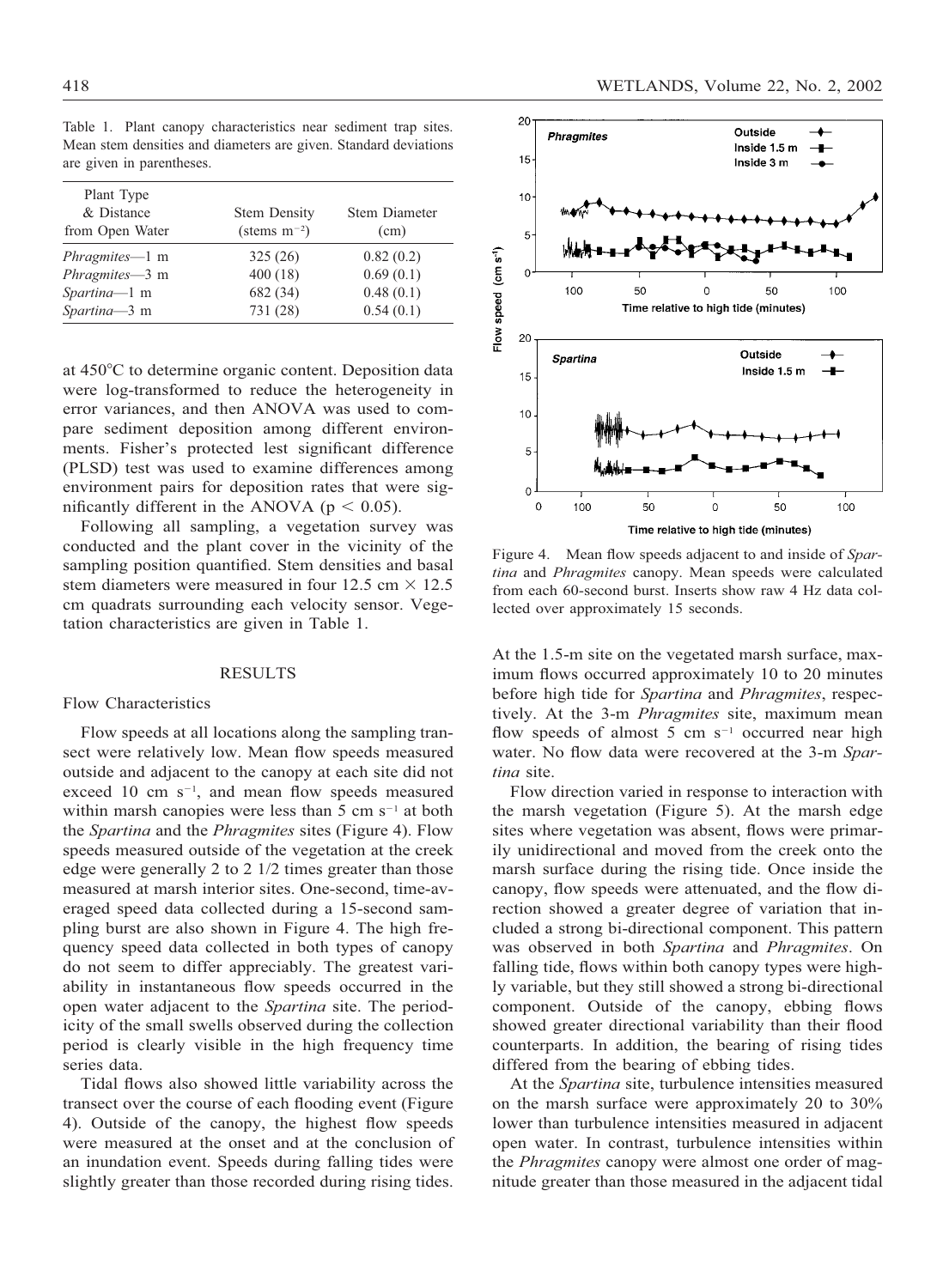

Figure 5. Radial plots showing flow direction inside and outside of marsh vegetation for (A) flood and (B) ebb phases of the tidal cycle. Each plot was constructed from raw data collected over a one-minute sampling burst.



Figure 6. Representative turbulence spectra for flows (A) outside of *Spartina* and *Phragmites* and (B) 1.5 m inside of each canopy. Each spectra was generated from the raw 4 Hz data collected over a one-minute sampling burst.

creek. The reduced turbulence intensities observed in the open water at the *Phragmites* site are likely associated with sensor placement. The current meter placed in the open water was located approximately 15 cm below the surface of the marsh and was, therefore, slightly further from the air/water interface than the sensors located on the marsh surface proper.

In the *Phragmites* canopy, Re<sub>d</sub> ranged from 110 to 470 and Rew ranged from 510 to 1340. In the *Spartina* canopy, Reynolds numbers ranged from 75 to 300 and 385 to 3000 for  $Re<sub>d</sub>$  and  $Re<sub>w</sub>$ , respectively. The reported Reynolds numbers indicate that transitional flow conditions (see Kadlec 1990 for critical values) are dominant in both types of canopy over most of the inundation event. Laminar conditions (when  $Re_{w}$  < 600) may occur on the surface of either site very early or late in the inundation cycle when low water levels  $(< 3$  cm) and slow velocities  $(< 1.5$  cm s<sup>-1</sup>) prevail.

Power density spectra were generated from three one-minute sampling bursts simultaneously collected both inside of and outside of the vegetation at each site (Figure 6). In open water areas, the total kinetic energy measured adjacent to the *Spartina* site was slightly greater than that measured adjacent to the *Phragmites*, with the greatest energy difference associated with frequencies of 1 to 2 Hz. The difference in spectral shape can be attributed to wave activity at the *Spartina* site; small 1-to-2.5 s waves were observed at this site during sample collection. Inside of the canopy, flow energy was transferred from lower to higher frequencies in both canopy types. For frequencies higher than about 0.3 Hz, flow energy within the canopy actually exceeded energy measured outside of the canopy. Flow energies appear to be comparably atten-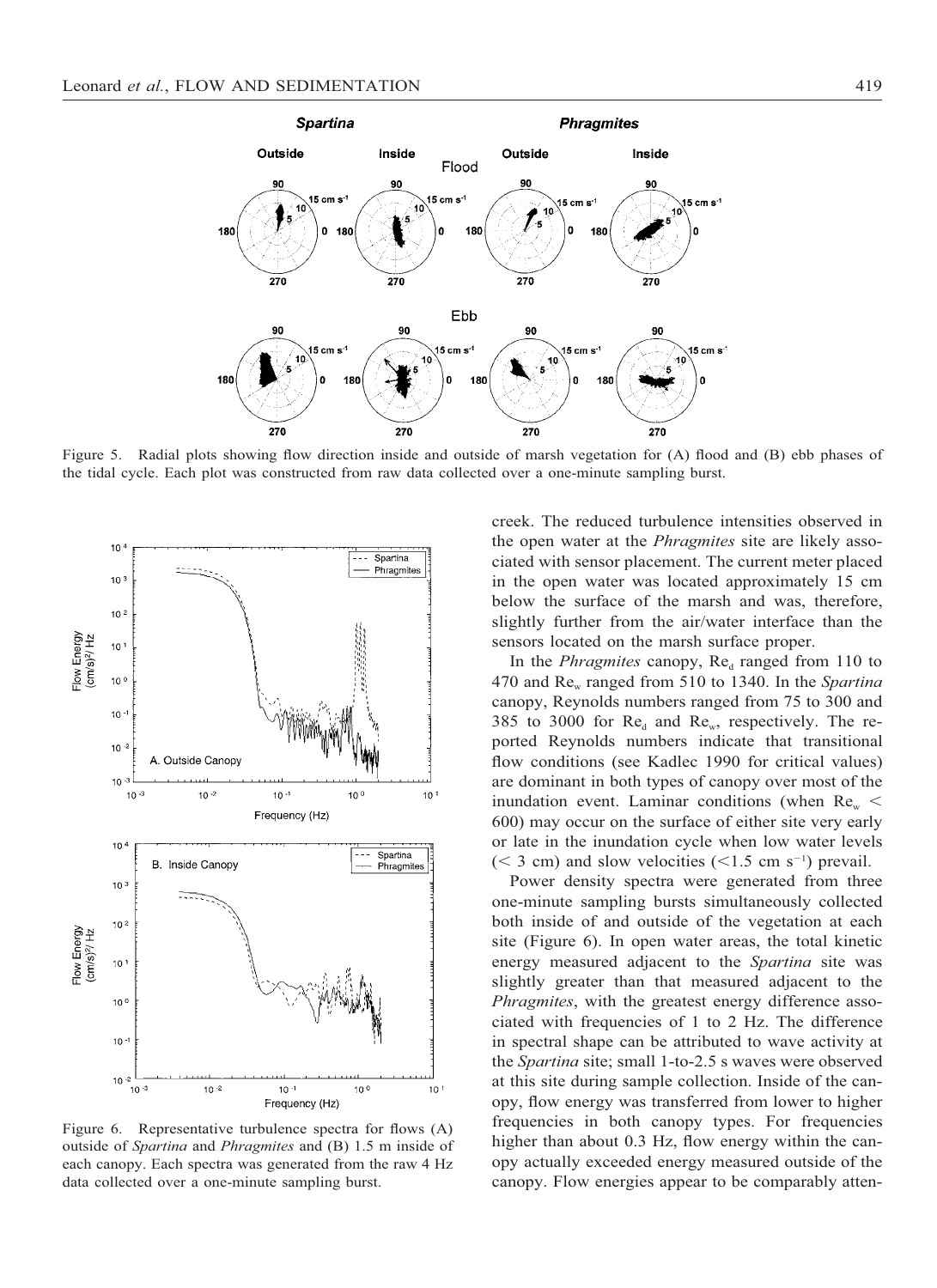

Figure 7. Change in sediment concentration over time and with distance from open water for (A) *Phragmites* and (B) *Spartina*.

uated by both types of vegetation at a relatively short distance (1.5 m) into the marsh.

### Sediment Transport

TSS concentrations varied with time relative to high tide and varied between open water and inside the marsh canopy (Figure 7). Outside of the canopy, maximum TSS concentrations occurred 60 and 40 minutes prior to high water for *Phragmites* and *Spartina*, respectively. Over-marsh flow concentrations were usually less than 30 mg  $l^{-1}$  and decreased over the duration of inundation. On the marsh surface, TSS concentrations at 1.5 m were significantly lower ( $p <$ 0.0001) than those in adjacent waters regardless of vegetation type. The lowest TSS concentrations ob-



Figure 8. Change in percent organic content of TSS over time and with distance from open water for (A) *Phragmites* and (B) *Spartina*.

served  $(< 15$  mg  $1^{-1}$ ) occurred 3 m into the marsh interior at the *Phragmites* site; however, TSS concentrations measured at 3 m and 1.5 m did not differ significantly. No TSS data were collected at the 3 m *Spartina* site, as this region was not inundated during any of the collection events.

The reduction of TSS with distance from the tidal creek was quantified by determining the difference in concentration for each 1.5 m and open water pair. AN-OVA was then used to compare concentration change between the two vegetation types over a comparable sampling interval. The results indicated no significant difference  $(p=0.86)$  in concentration reduction between *Phragmites* and *Spartina*.

Outside of the canopy, the organic content of TSS changed very little over time (Figure 8). Percent organic contents measured during rising tides did not differ significantly from those measured on falling tides adjacent to either the *Phragmites* or *Spartina* canopies (Table 2). Likewise, the organic content of TSS in the *Spartina* canopy also varied little over time (Figure 8), and flood values did not differ significantly

Table 2. Results of ANOVA comparing the percent of organic content in TSS during flood to that measured during ebb.

| <b>Station</b>             | Condition    | P-value  |        | df |
|----------------------------|--------------|----------|--------|----|
| <i>Phragmites</i> —outside | Flood vs Ebb | 0.1831   | 2.02   |    |
| <i>Phragmites</i> —1.5 m   | Flood vs Ebb | < 0.0001 | 92.16  |    |
| <i>Spartina</i> —outside   | Flood vs Ebb | 0.4635   | 0.5926 |    |
| <i>Spartina</i> —1.5 m     | Flood vs Ebb | 0.8497   | 0.0383 |    |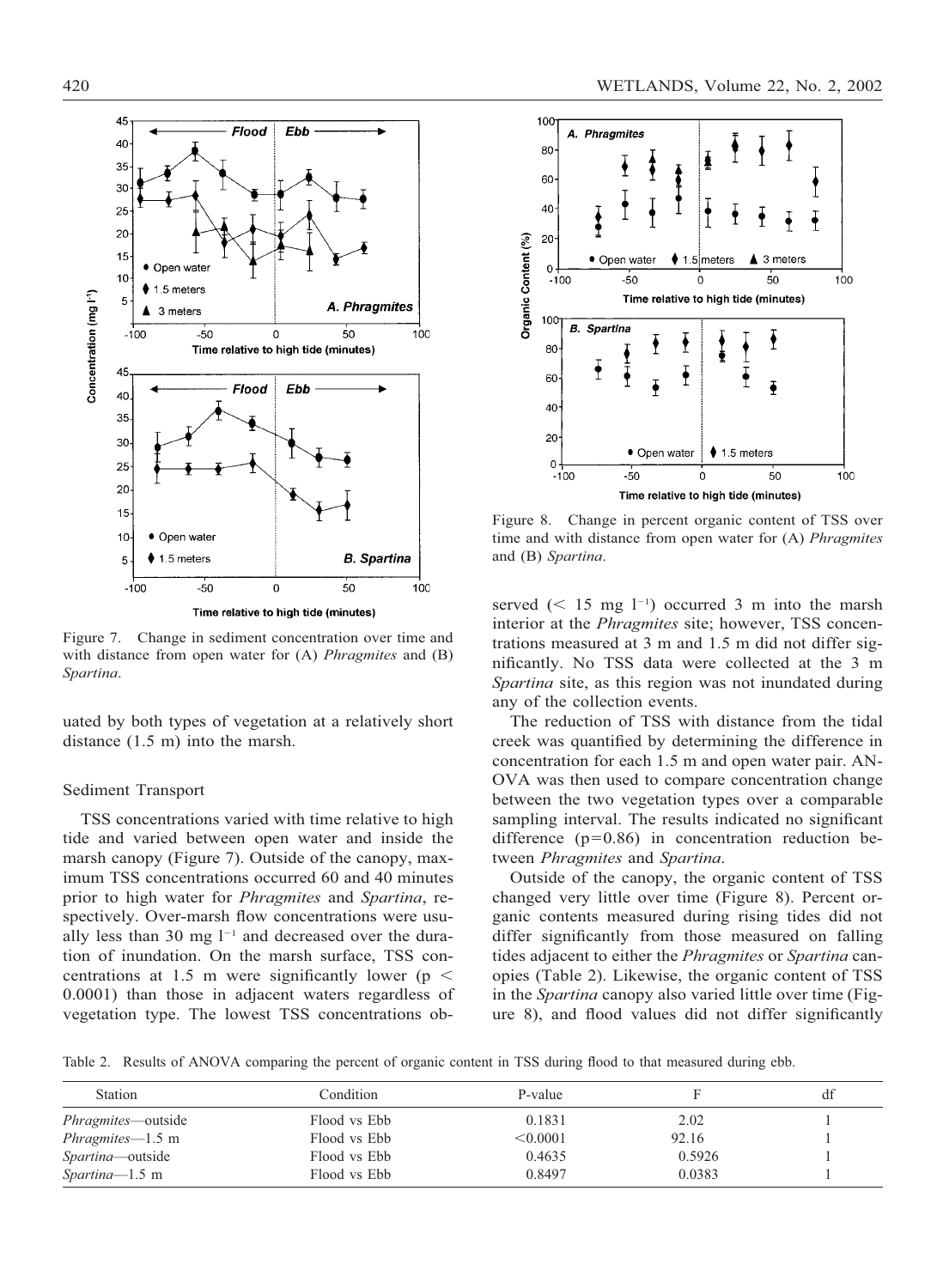

Figure 9. Mean sediment deposition with distance across the marsh surface in *Spartina* and *Phragmites*. Each value was calculated from 10 replicate samples with the exception of the 1 m *Phragmites australis* value. At the 1 m *Phragmites* site, only five traps were retrieved intact. Error bars represent  $\pm$  one standard deviation. When deposition was measured in both *Phragmites* and *Spartina*, deposition rates were not significantly different at equivalent distances from the marsh edge. Letters denote significant differences in deposition rate with distance from the marsh edge within a specific type of vegetation. Bars with the same letter were not significantly different at  $p < 0.05$ .

from ebb values. At the *Phragmites* site, however, the relative percentage of organic matter contained in TSS increased over the inundation event. At this site, the organic content of TSS measured during falling tides was significantly greater than organic content measured during rising tide (Table 2). The percent organic content of TSS in open water was consistently and significantly lower than that of the adjacent canopy flow; thus suggesting that organic content increases over distance. There was, however, no significant difference in the organic content of TSS collected at 1.5 m and 3 m in *Phragmites* ( $p = 0.53$ ).

#### Sediment Deposition

Sediment deposition, as measured by sediment traps, was generally less than 3 mg  $cm^{-2}$  day<sup>-1</sup> and did not vary appreciably between the two study sites (Figure 9). Although sediment deposition appeared to decrease slightly with distance into the marsh interior, the difference was not statistically significant along the first 2.25 m of either transect. At the *Phragmites* site, deposition measured at 1 m was significantly greater than deposition measured at 3 m ( $p < 0.05$ , F = 4.49;  $df = 1$ ). Deposition measured at 3 m was not, however, significantly different from rates measured at 1.75 m and 2.25 m. In the *Spartina* canopy, deposition at 2.25 m was significantly less ( $p < 0.05$ , F = 14.93;  $df = 1$ ) than deposition measured at 1 m. No data were collected at 3 m in the *Spartina*.

Figure 10 shows the percentage of organic matter deposited on retrieved traps. Organic content did not differ significantly between marsh types for data col-



Figure 10. Percentage of organic matter deposited on sediment traps with distance across the marsh surface in *Spartina* and *Phragmites*. Error bars represent  $\pm$  one standard deviation of the mean. The organic content of deposited material measured in *Phragmites* did not differ significantly from that measured in *Spartina* at an equivalent distance from the marsh edge. The organic content of deposited material was not significantly different at  $p < 0.05$  for sites (bars) marked with the same letter.

lected at the same distance from the creek edge. The mean organic content retained on the traps ranged from 8 to 35%, where lower values were typically measured closer to the marsh edge. The organic content of material deposited on the sediment traps did not vary significantly with distance across the marsh at the *Spartina* site; however, no data were collected at the 3-m position. In the *Phragmites* canopy, the mean percent organic content of material on the traps increased slightly, but significantly ( $p$ < 0.05, F = 7.89,  $df = 3$ ), with distance into the marsh interior.

### DISCUSSION

#### The Effects of Vegetation on Surficial Flows

The characteristics of canopy flows documented during this study are consistent with those reported for other vegetated marsh systems (e.g., Leonard 1997, Yang 1998, Christiansen et al. 2000). As expected, the overmarsh flow speeds measured in both *Spartina* and *Phragmites* were less than the flow speeds measured in adjacent open water due to plant baffling and frictional effects (Yang 1998). Mean flow speeds measured inside of both types of vegetation were approximately 2 to 2 1/2 times lower than speeds measured outside of the canopy. Surficial flow magnitudes in the study systems were, however, lower than those reported in the literature for other micro and mesotidal, semi-diurnal systems (Leonard and Luther 1995, Yang 1998). The low flow speeds and energies observed in this study are likely due to the very low tidal range and low energy in the Chesapeake Bay system. The marsh surface during this study was flooded by less than 12 cm of water (Figure 3), compared to depths of 45 cm reported by Leonard and Luther (1995) for marshes on the Florida Gulf Coast. The magnitudes of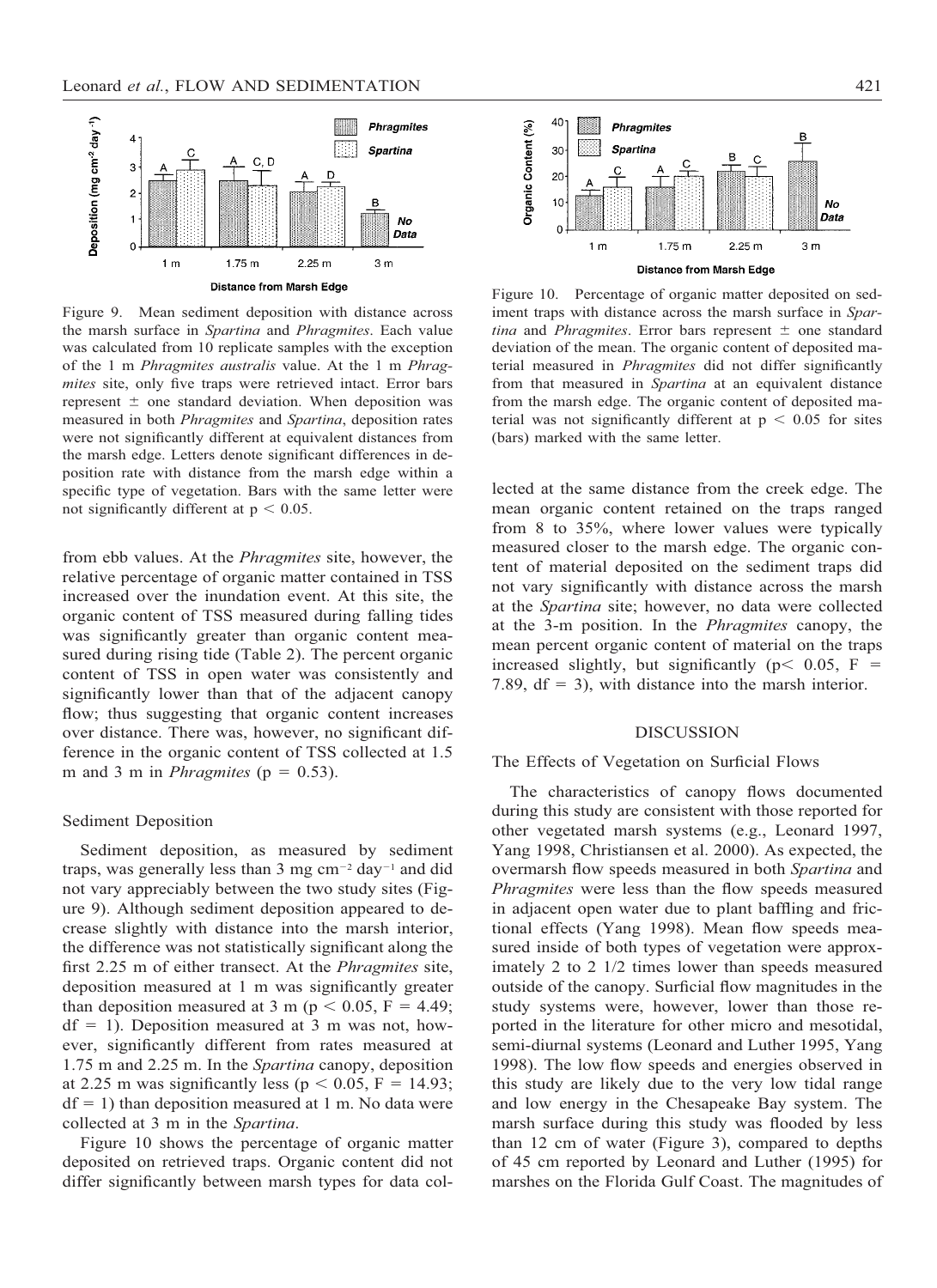surficial flows observed in both the *Spartina* and *Phragmites* canopies during this study are more similar to those reported for the microtidal, diurnal, *S. alterniflora*-dominated systems of Louisiana (Leonard and Luther 1995). In the Louisiana system examined by Leonard and Luther, less than 20 cm of water inundated the marsh surface during a typical spring tide, and maximum flow speeds under non-storm conditions were also less than  $5 \text{ cm s}^{-1}$ .

As demonstrated for other systems (Leonard 1997, Christiansen et al. 2000) tidal forcing exerted a dominant control over the mean flow direction on the marsh surface. Plant/flow interactions, however, resulted in greater directional variability than was observed for flows that had not interacted with plants (Figure 5). The bi-directional character of the overmarsh flow data was most likely caused by the production of wake eddys in the lee of plant stems. This observation is corroborated by the spectral data (Figure 6), which show a transfer of energy from lower frequencies to higher frequencies as would be expected during the dissipation of energy via wake formation. Further, plant/flow interactions in both canopy types exerted a strong influence on the instantaneous directional component of open water flows during ebb (Figure 5). Flows receding from the marsh surface showed greater variability in direction than their flood counterparts. These data suggest that the turbulent structures superimposed on the flow while in the canopy continue to exist even after it has exited the canopy.

Although flow data from both types of canopy showed similar directional patterns, the variability of ebbing flows is more pronounced adjacent to the *Spartina* site. One possible reason for this may be differences in stem densities between the two sites. The stem densities recorded for *Spartina* were almost two times those measured in the *Phragmites* canopy (Table 1). If, as suggested above, the dissipation of flow energy occurs when eddys are formed in the lee of plant stems, the presence of more stems should result in more eddys and greater directional variation in the instantaneous velocity measurements. Previous work has shown that increases in stem density may significantly affect both flow speed and turbulence in both *Juncus roemerianus* Scheele (Leonard et al. 1995) and *Spartina* (Leonard and Luther 1995) marshes. The implications of these data on the transport of particulate and dissolved matter are two-fold. First, fluxes across the marsh surface are not simply bi-directional; tidal water parcels flooding the marsh are not necessarily the same parcels ebbing from the marsh surface at any given location. Second, dispersion of materials entrained or dissolved in the flow are favored in areas with greater plant densities. Most important to this study, however,

is the fact that differences in canopy composition did not result in appreciable differences in flow structure.

## Variations in Sediment Mobility and Deposition

The magnitude and patterns of total suspended solid (TSS) concentrations observed during this study are consistent with those measured in systems having different tidal regimes and/or vegetation types (e.g., Leonard and Luther 1995, Leonard 1997, Yang 1998, Reed et al. 1999, Christiansen et al. 2000). TSS concentrations within both types of canopies were significantly lower than concentrations measured in their adjacent, non-vegetated, counterparts (Figure 7). During this study, TSS levels decreased by as much as 15 mg  $l^{-1}$  over a distance of 1.5 m from the creek edge in both *Spartina* and *Phragmites*. While some of the lowest TSS concentrations were observed at the innermost *Phragmites* site, these concentrations did not differ significantly from those measured closer to open water. No TSS data were collected at 3 m in the *Spartina* due to the low water levels and short period of inundation. It is probable, however, that TSS concentration decreased minimally beyond 1.5 m in the *Spartina*, given the proximity of the two sites and the similarities in their hydrodynamic regimes. Thus, the TSS data suggest that the removal of particulates occurs over an extremely short distance from open water regardless of vegetation type in these low energy systems. This finding concurs with Stevenson et al. (1985), who observed little sediment penetration beyond 3 m in a *Scirpus* marsh also in the Chesapeake Bay. In other marshes where higher energy conditions prevail, similar TSS reductions occur across the marsh surface, but they occur over distance scales of tens of meters (e.g., Reed et al. 1999).

The TSS data further suggest that most suspended sediments are removed from overmarsh flows during the rising tide. Sediment concentrations measured adjacent to the vegetation and at 1.5 m into the vegetation during flood tides were consistently higher than those measured during ebb tides. Such reductions in TSS concentration during the early phases of marsh inundation seem to occur regardless of vegetation type or tidal regime. Previous studies conducted in *Spartina*, *Juncus roemerianus*, and *Atriplex portulacoides* (L.) Aellen marshes (Leonard et al. 1995, Leonard 1997, Reed et al., 1999, Christiansen et al. 2000) obtained results similar to those presented here.

Differences in canopy composition also seemed to have little impact on the organic content of particles entrained in the flow over the course of an inundation event. During the initial phases of marsh flooding, the percent organic content of TSS in overmarsh flows was similar to that observed in open water (Figure 8).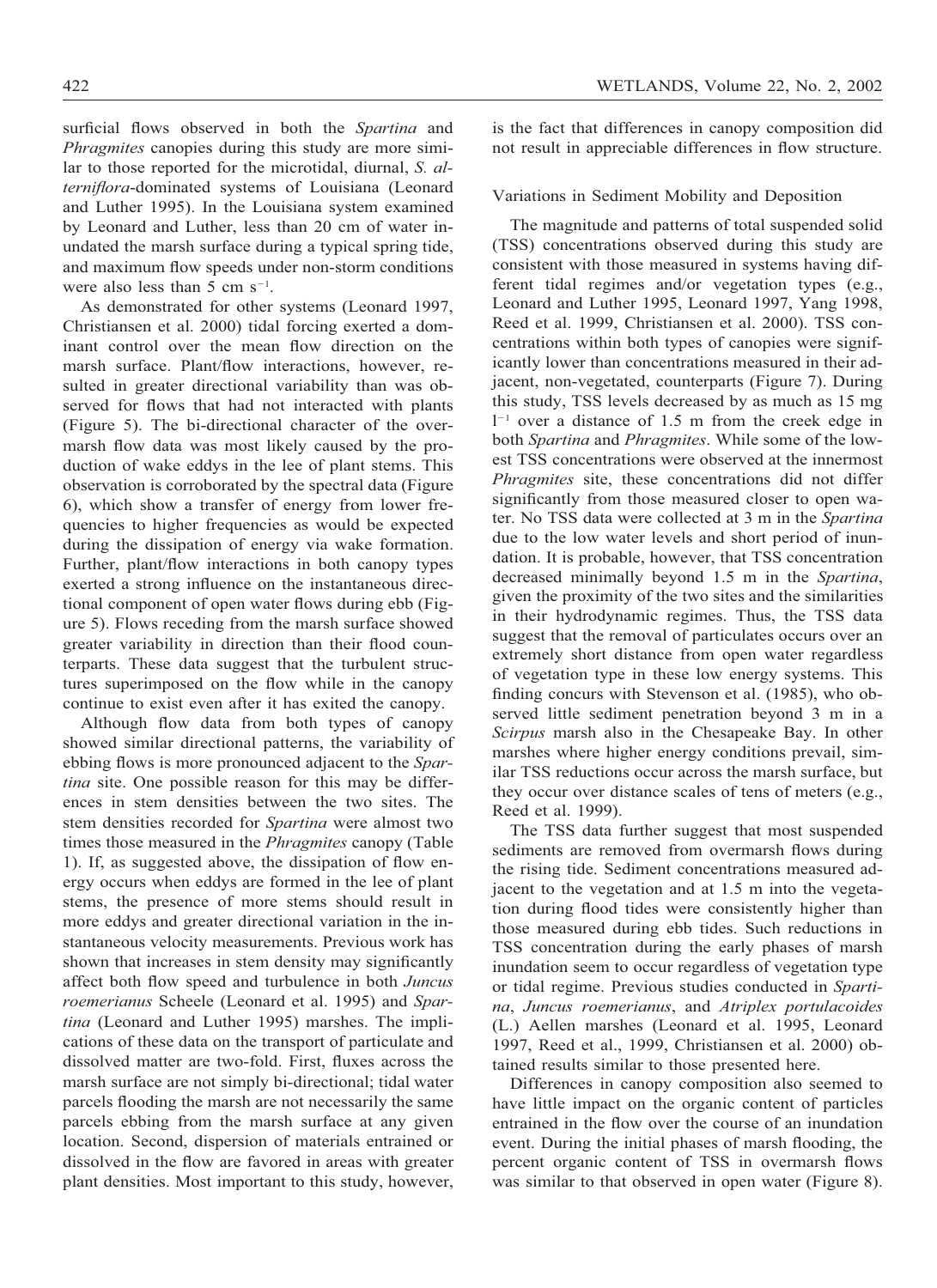As time progressed, however, the organic content of TSS of overmarsh flows in both canopy types exceeded simultaneous measures of organic content in open water. This pattern is most apparent in the *Phragmites* canopy, where the percent organic content of TSS in flood flows was significantly less than ebb. In the *Spartina* canopy, the organic content of TSS did not differ significantly between flood and ebb even though the highest TSS organic values observed occurred as the water receded from the marsh surface.

These data indicate that overmarsh flows are relatively enriched in organic matter during marsh inundation in both types of canopy. Organic enrichment may occur either through the addition of organic matter or through the preferential loss of inorganic matter as flood waters advect across the marsh surface. In the systems examined here, however, the preferential deposition of the denser, inorganic fraction of TSS during the initial phase of inundation is the most plausible explanation for the observed increases in TSS organic content. First, laminar to transitional flow conditions existed in both canopies throughout marsh inundation– conditions that would favor particle deposition. Second, the low flow velocities and turbulence intensities measured during this study are insufficient to maintain individual inorganic particles greater than about  $46 \mu m$ in suspension. Analysis of surface sediments collected at these sites, indicates that the mean grain size of disaggregated inorganic sediments was  $56 \mu m$  and  $60 \mu m$ m at the *Phragmites* and *Spartina* sites, respectively. Although Kastler and Wiberg (1996) showed that tidal currents of comparable magnitudes  $(3 \text{ cm s}^{-1})$  may produce shear velocities sufficient to resuspend aggregate particles and all but the coarsest of the individual particles comprising deposited sediment in the study area, the TSS data provided no indication that significant resuspension was occurring. TSS concentrations decreased over both time and distance in both canopy types. Thus, it appears that not only is particulate deposition favored in both marsh types, but that deposition of the inorganic fraction is favored within 1.5 m of the creek.

Sediment deposition rates in the *Phragmites* and *Spartina* canopies did not differ over the scales measured during this study. Maximum deposition occurred closer to open water and gradually, but significantly, decreased with distance into the marsh interior at both sites (Figure 9). Further, the sediment trap data indicate that the interiors of both the *Spartina* and *Phragmites* marshes tend to receive slightly more organic than inorganic material (Figure 10). As was shown for the TSS data, deposition of inorganic particles is favored in close proximity (less than 1.5 m) to open water, also the region where maximum total deposition is occurring. This finding concurs with Kastler and

Wiberg (1996), who showed that the organic content of deposited materials increased toward the interiors of two marshes on the Delmarva peninsula. One of the obvious shortcomings of this study, however, was the loss of sediment traps near the creek edge. At both sites, but particularly the *Phragmites* site, the data are incomplete due to the loss and destruction of sediment traps by waves. In addition, the data quality has been compromised by our inability to collect data at the innermost *Spartina* site.

#### **CONCLUSIONS**

The paucity of detailed field measurements of canopy flow has been due largely to the limitations associated with existing technologies (Pethick et al. 1990). This has been especially true for microtidal systems such as the Chesapeake Bay. The data presented in this report constitute the first *in situ* tidal flow measurements obtained within *Phragmites australis* known to these authors. While differences in individual plant structure or canopy composition have been used to explain fine scale variations in flow (e.g., Leonard and Luther 1995) and spatial patterns in wetland sedimentation (Pasternack and Brush 2001), this study found no such differences in flow characteristics, particle dispersion, and sediment deposition.

We attribute our findings to the very low water levels encountered during this study, which restricted plant/flow interactions to the base of the plant. Because water levels were lower than the lowermost leaves, plants expressed themselves to the flow as simple cylinders. Consequently, similarities in stem density, stem diameter, sediment supply, and flow properties in the canopies examined resulted in comparable sedimentation on the surface of both marsh systems. This is not to suggest, however, that morphological differences between *Spartina* and *Phragmites* are inconsequential. Differences in canopy structure may be extremely important during high energy episodic events (such as during storms) when higher water levels and a higher sediment supply may occur. Under storm conditions, morphological differences between vegetation types may not only affect flow properties as suggested by Leonard and Luther (1995), but they may also affect direct sediment trapping on the plant surface as suggested by Stumpf (1983), Leonard et al. (1995), and Yang (1999).

While the actual mechanisms controlling sediment deposition across the surface of a marsh may vary from system to system (Cadee and Dijkema 1998, Reed et al., 1999, Yang 1999 Christiansen et al. 2000), it appears that the differences between *Phragmites australis* and *Spartina alterniflora* are of little consequence in the microtidal environments examined in